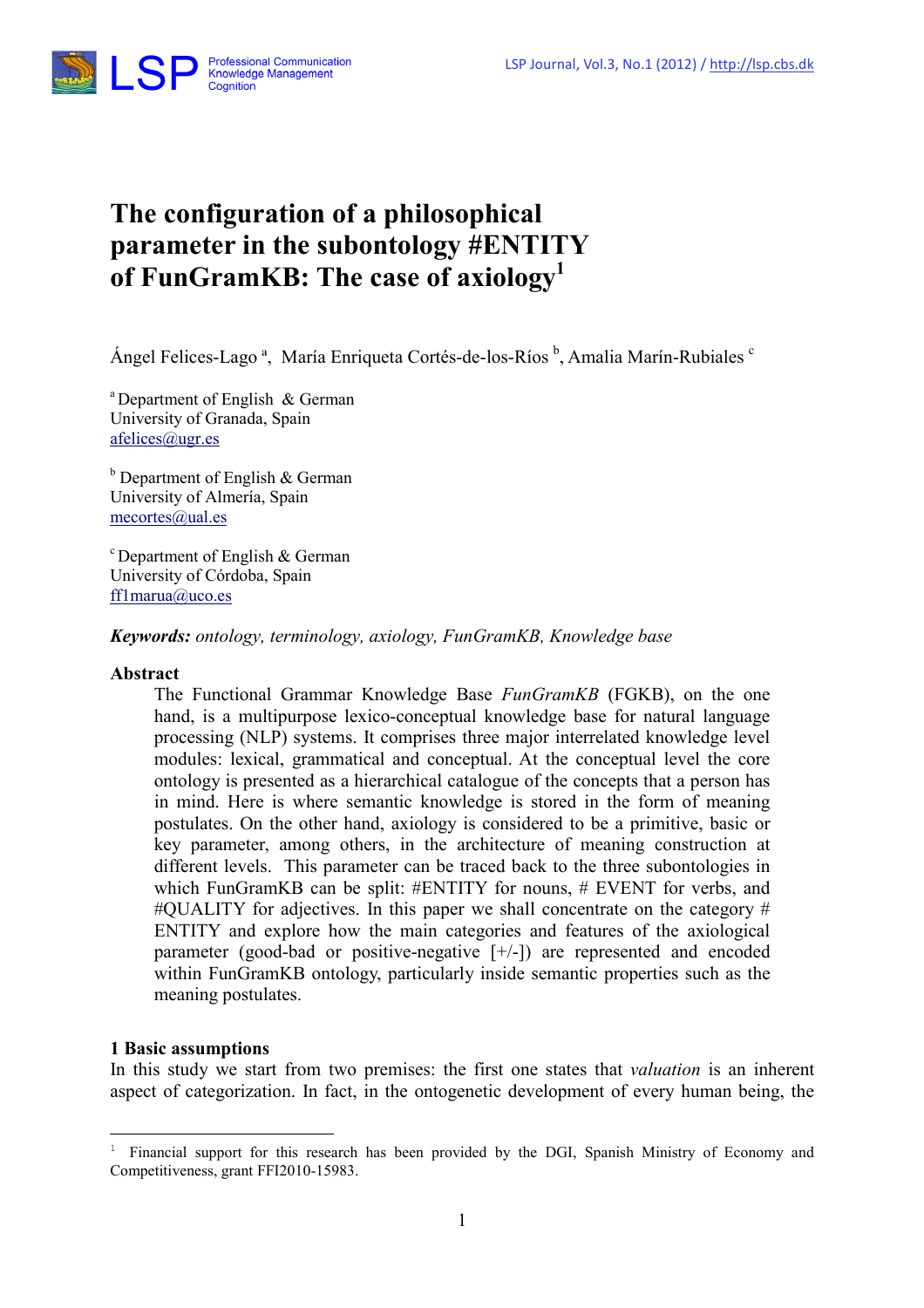

 $\overline{a}$ 

first categorizations are valuations. The reason is that we are valuating beings. All our actions, our thinking, our attitudes and interactions with the world and with other people, but particularly our emotions are connected with or laden with certain values (Krzeszowski, 1997). Consequently, axiology is considered to be a primitive, basic or key parameter, among others, in the architecture of meaning construction at different levels in language (Hare 1952; Osgood, Suci, Tannenbaum 1957; Coseriu 1967; Pottier 1974; Krzeszowski 1990, 1993, 1997; Felices-Lago 1991, 1997; Cortés de los Ríos 2001; and many others).

In the second place, in the last few years the comprehensive theory of constructional meaning known as the Lexical Constructional Model (Mairal-Usón & Ruiz-de-Mendoza-Ibáñez 2008, 2009; Ruiz-de-Mendoza-Ibáñez & Mairal-Usón 2008, among others) has incorporated as part of its architecture FunGramKB (FGKB), which is a multipurpose lexico-conceptual knowledge base for natural language processing (NLP) systems (Periñán-Pascual & Arcas-Túnez 2004; Periñán-Pascual & Arcas-Túnez 2005; Mairal-Usón & Periñán-Pascual 2009; Mairal-Usón & Periñán-Pascual 2010; Periñán-Pascual & Mairal-Usón 2009; Periñán-Pascual & Mairal-Usón 2010). It is multipurpose in the sense that it is both multifunctional and multilingual. In other words, FGKB can be reused in various NLP tasks (e.g. information retrieval and extraction, machine translation, dialogue-based systems, etc.) and with several natural languages. This knowledge base comprises three major knowledge levels, consisting of several independent but interrelated modules: (1) Lexical level: The Lexicon stores morphosyntactic, pragmatic and collocational information about words. The Morphicon helps our system to handle cases of inflectional morphology. (2) Grammatical level: The Grammaticon stores the constructional schemata which take part in the bidirectional linking algorithm: semantics  $\leq$  syntax. (3) Conceptual level: The Ontology is presented as a hierarchical catalogue of the concepts describing semantic knowledge.<sup>2</sup> The Cognicon stores procedural knowledge by means of script-like schemata in which a sequence of stereotypical actions is organised on the basis of temporal continuity. The Onomasticon stores information about instances of entities and events. In FunGramKB, every lexical or grammatical module is language-dependent, whereas every conceptual module is shared by all languages. FunGramKB adopts a conceptualist approach to language, where the ontology becomes the pivotal module for the whole architecture.

As a consequence of the two previous premises, the valuation or axiological parameter can be traced back to the three subontologies in which the FunGramKB ONTOLOGY can be split: #ENTITY for nouns, #EVENT for verbs, and #QUALITY for adjectives (and some adverbs). In this paper we shall concentrate on the subontology #EVENT and explore how the main categories and features of the axiological parameter (good-bad or positive-negative [+/-]) are represented and encoded within the FunGramKB ontology. To do that, we should understand first how this ontology works on the basis of the following protocol: the FGKB Ontology stores semantic Knowledge in the form of thematic frames (TFs) and meaning postulates (MPs) by presenting a hierarchical catalogue of all the concepts (not ´words`, unlike FrameNet or MultiWordNet) that a person has in mind and works with two reasoning mechanisms: inheritance and inference, due to the fact that it is constructed on the basis of a deep semantic approach which not only displays concepts, but also defines them through a machine-readable metalanguage called COREL (i.e. *Conceptual Representation Language*).

Within each one of the three subontologies, FGKB also distinguishes three categories of

<sup>2</sup> The FGKB Core ontology is deemed as an IS-A conceptual hierarchy which allows non-monotonic multiple inheritance. This ontology is both universal and linguistically-motivated.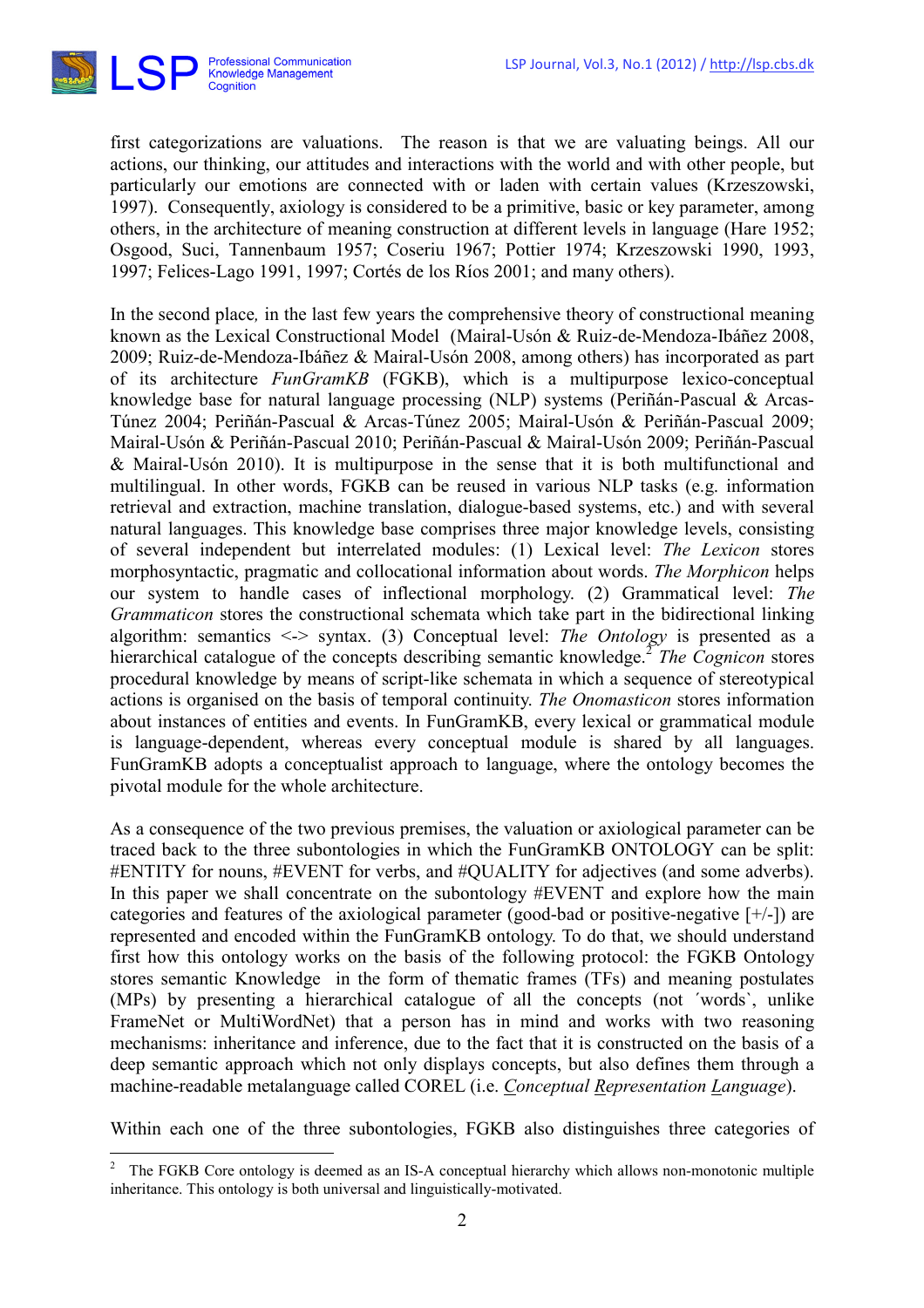

concepts organized hierarchically:

(a) Metaconcepts (e.g. #PHYSICAL, #COLLECTION, #EMOTION, #TEMPORAL, etc.), which form the upper level in the taxonomy, as a result of the analysis of the most relevant linguistic ontologies, i.e. DOLCE, SIMPLE, SUMO, etc.

(b) Basic concepts, preceded by symbol +, are used as defining units which enable the construction of MPs for basic concepts and terminals, as well as taking part as selection preferences in TFs: e.g. +BOOK\_00, +DIRTY\_00, +FORGET\_00, etc. They can be employed to define any word in any of the European languages that are claimed to be part of the Ontology. The starting point for the identification of basic concepts was the defining vocabulary in Longman Dictionary of Contemporary English (Procter 1978), though deep revision was required in order to perform the cognitive mapping into a single inventory of about 1,300 basic concepts.

(c) Terminal concepts, which are headed by symbol \$. Terminals are not hierarchically structured and do not have definitory potential to take part in MPs: e.g. \$METEORITE 00, \$VARNISH\_00, \$CADAVEROUS\_00, etc.

Basic and terminal concepts in FGKB are provided with semantic properties which are captured by thematic frames and meaning postulates. Every event in the ontology is assigned one single thematic frame, i.e. a conceptual construct which states the number and type of participants involved in the prototypical cognitive situation portrayed by the event (Periñán-Pascual & Arcas-Túnez, 2007). Moreover, a meaning postulate is a set of one or more logically connected predications ( $e_1, e_2, \ldots, e_n$ ), i.e. conceptual constructs that represent the generic features of concepts. As stated above, the basic concepts are the main building blocks of these types of constructs in the core ontology.

| <b>Conceptual Information:</b> |                                                                      |  |
|--------------------------------|----------------------------------------------------------------------|--|
| CONCEPT:                       | $+PAIN$ 00                                                           |  |
| SUPERORDINATE(S):              | +SYMPTOM 00                                                          |  |
| <b>SEMANTIC TYPE:</b>          | $\sim$ rigid, -identical, +dependent,                                |  |
| <b>MEANING POSTULATE:</b>      | $+(e1: +BE 00 (x1: +PAIN 00)$ Theme $(x2:$<br>+SYMPTOM 00) Referent) |  |
| <b>DESCRIPTION:</b>            | the feeling you have when part of your body hurts                    |  |

Figure 1. Meaning postulate of +PAIN 00 in FunGramKB

# 2 The axiological axis in the nominal lexicon

In the Functional Lexematic Model (FLM), Martín-Mingorance (1987), inspired by Coseriu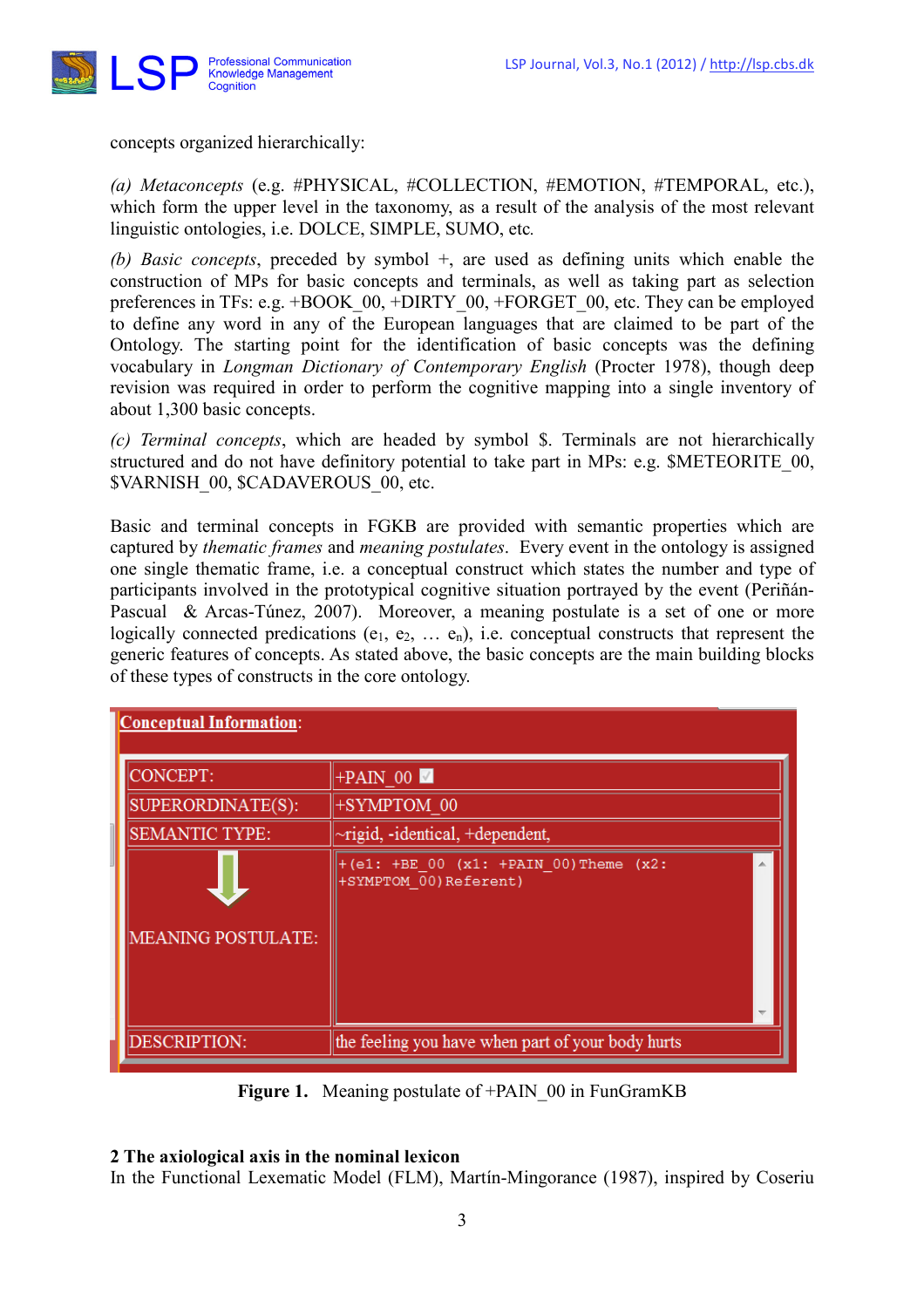

(1967), introduced the category CLASSEMES, which were defined as general pragmatic, semantic and syntactic determinations in the vocabulary or as a kind of grammar. He proposed some of them for the pragmatic module:

- focus
- speaker`s evaluation
- social norm, etc.
- aesthetic norm.

Faber and Mairal-Usón (1999) proposed four macro-organizational patterns which appear across a wide range of verbal domains: Space; Time; Sociocultural context and Axiological evaluation (positive/negative). The first two patterns basically affect verbs, but the last two are shared by verbs, nouns or adjectives. The axiological pattern basically referred to Krzeszowski`s Lakoffian approach based on a the three-level hierarchy of values (sensory experience, life and health, spiritual level) given by classical axiologists such as Max Scheler or Józef Tischner. However, our proposal of axiological evaluation is based on a series of axes and scales that contribute to outlining the prototypical features characterizing its structure.

The first axis is preconceptual, lexico-genesic and dual, referring to its polar nature:

Positive  $(+)$  *vs.* Negative  $(-)$ 

The second axis refers to the varying degrees of positiveness or negativity that are essential to domains or lexemes:

Maximum-Medium-Low Low-Medium-Maximum Positivity  $(+)$  Neutral  $(0)$  Negativity  $(-)$ 

The third axis proposes a Hierarchy of axiological dimensions at intralinguistic level which are a result of an intensive research on lexicographical sources (Felices-Lago 1997: 188).

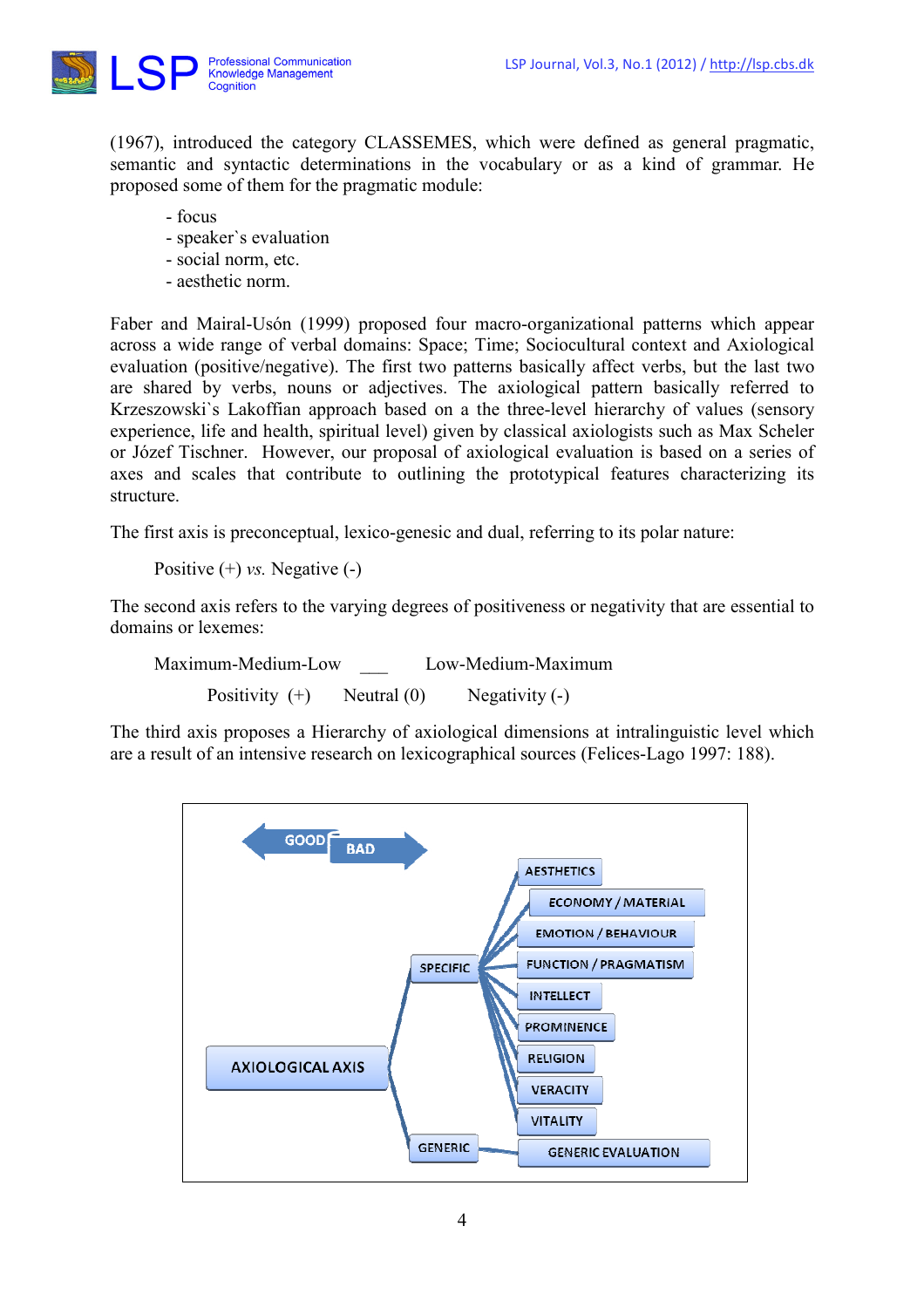

## Figure 2. Hierarchy of axiological dimensions at linguistic level

## 3. Axiological representation and distribution in FGKB core ontology

Velardi et al. (1991) distinguish two well-defined strategies when describing meaning in computational lexicography: i.e. the cognitive content in a lexical unit can be described by means of semantic features or primitives (conceptual meaning), or through associations with other units in the lexicon (relational meaning). The former approach offers a stronger inferential power and guarantees the construction of a robust knowledge base applicable to most NLP tasks, consolidating thus the concept of resource reuse.

In FGKB, the meaning postulate (MP) is conceived as a property of basic concepts and terminals. Periñán-Pascual and Arcas-Túnez (2004) point out that current lexicalist models agree to handle lexical meaning as a cognitive representation reflecting the speakers` shared knowledge about the referent linked to a given linguistic expression. Therefore, when representing one of the meanings of a lexical unit, we are really representing the meaning of a concept. In consequence, an MP is a set of one or more logically connected predications, which are cognitive constructs carrying the generic features of the concept. If we apply a syntactico-semantic description to the participants, then a set of operators allows the machine to recognize well-formed predications.

If we link FGKB and the axiological parameter, in the following lines it will be observed how the axiological features are expanded and distributed throughout a set of semantic/ conceptual instruments (basic and terminal concepts, predications or satellites) and syntactic ones (predication operators such as polarity, quantification operators and logical connectors), in line with the process of stepwise conceptual decomposition characterizing FGKB.

### 3.1 Syntactic features of MPs: Operators

### Quantification Operators:

A participant can be preceded by an operator  $(\alpha)$ , which applies a specific kind of quantification to the concept expressed as a selection preference.



Figure 3. FunGramKB quantification operators

The quantification operators sensitive to axiological concepts are the relative quantifiers, particularly m, as it acts within the gradable semantic dimensions.

#### Predication operators:

Polarity operator *n* allows negative information to be explicitly stated. It is similar to *neg* in d-Prolog proposed by Nute (2003).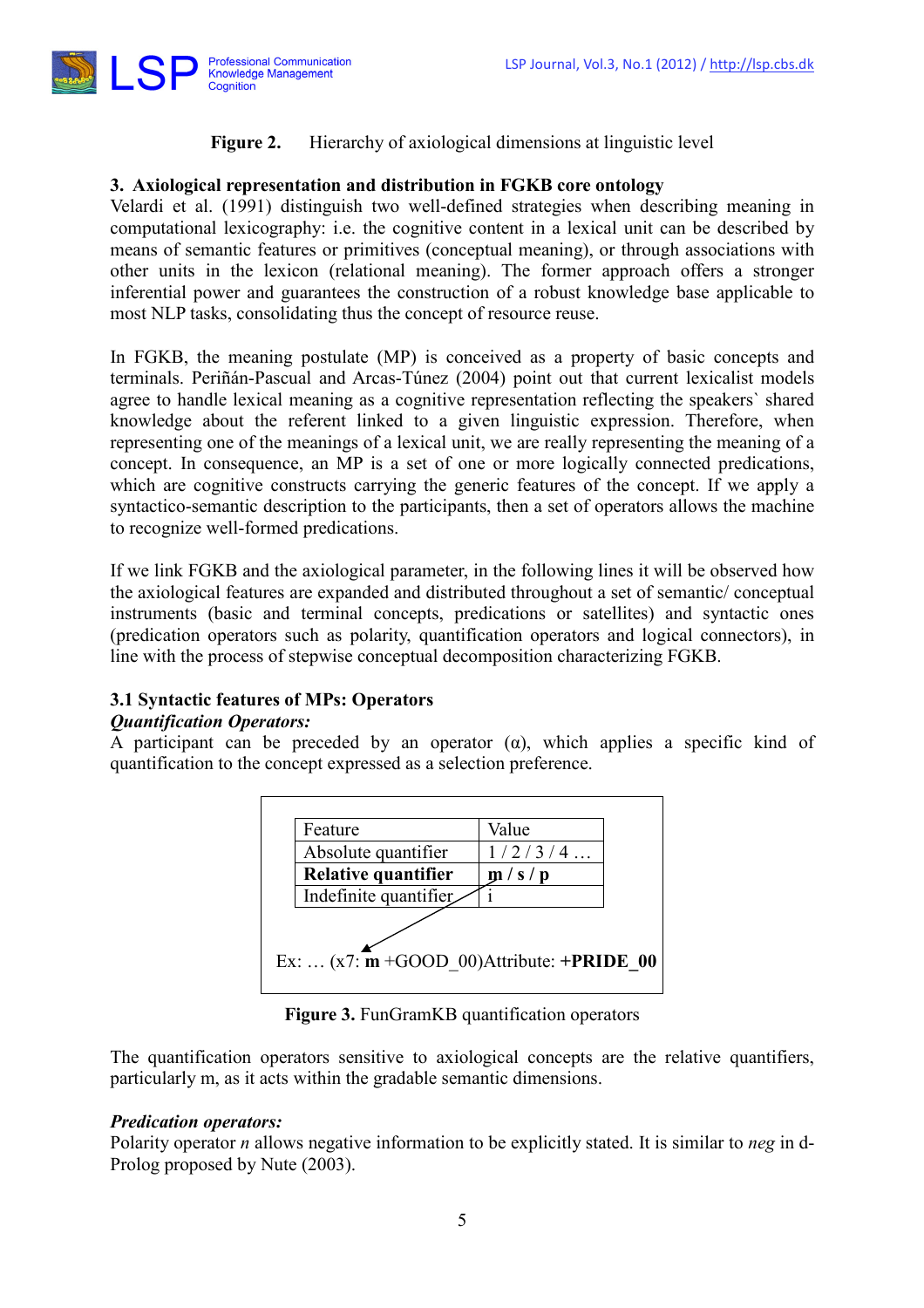

| <b>Feature</b>         | Value                              |
|------------------------|------------------------------------|
| Aspectuality           | ing / pro / egr                    |
| Temporality            | rpast/npast/pres/nfut/rfut         |
| Epistemic modality     | cert / $prob$ / $pos$              |
| Non-epistemic modality | obl / $\text{adv}$ / $\text{perm}$ |
| <b>Polarity</b>        | n                                  |

Figure 4. FunGramKB predication operators

# 3.2 Conceptual features of MPs: Predications and satellites

Only basic concepts can be used in Meaning Postulates to define terminal concepts or other basic concepts. A sample of axiologically-loaded basic concepts used in the meaning postulates of relevant units are shown as follows:

+IMPORTANT\_00; +BEAUTY\_00; +PLEASANT\_00; +INTELLIGENCE\_00; +WISDOM\_00; +COURAGE\_00; +CRUELTY\_00; +DISLIKE\_00; +DESIRE\_00; +DESIRE\_01; +FEAR\_00; +PLEASURE\_00; +LIKE\_00; +PRIDE\_00; +GOOD $\overline{00}$ ; +SADNESS  $\overline{00}$ ; +SORROW $\overline{00}$ ; +DIE $\overline{00}$ ; +GOD $\overline{00}$ ; +WRONG  $\overline{00}$ ; +FUNNY\_00; +STUPID\_00; +HAPPY\_00; m +BAD\_00; +COMFORT\_00; +DANGER\_00; +DAMAGE\_00; +DAMAGE\_01, etc.

These defining units that enable the construction of meaning postulates are limited to an inventory of about 1,300 units, which come mostly from defining vocabulary in Longman Dictionary of Contemporary English. They can be found in predications or satellites as it can be seen below:

# Predications:

... (e5: +BE\_01 (x5)Theme (x7: m +GOOD\_00)Attribute) Referent:  $+PRIDE$ \*(e3: +BE\_01 (x1)Theme (x3: +BEAUTIFUL\_00)Attribute):  $+FLOWER$  $+(e2: n + BE_01 (x1)$ Theme  $(x3: +LEGAL_00)$ Attribute): + **CRIME** $(e5: +DISLIKE_00 (x7)Agent (x4)Thene)): + DISLIKE_00$ 

# Satellites:

 $(... (f1: x1)$ Manner)(e3: +BE\_01 (x4)Theme (x5: +BAD\_00)Attribute): + **EVIL\_00** (f2: (e4: +BE\_01 (x3)Theme (x7: +GOOD\_00)Attribute)):  $+HEAVEN$  00 (f1:  $(e3: +BE\_01 (x4)$ Theme  $(x5: +DIFFICULT\_00)$ Attribute)):  $+PROBLEM\_00$ (f1: (e4: +BE\_01 (x4)Theme (x8: +HAPPY\_00 | +NERVOUS\_00) Attrib)): +DRUG\_00

# 4 Results and conclusions

For reasons of space we can only offer a sample of the entire analysis carried out in order to assess the impact of the axiological classeme in the FunGramKB core Ontology. The most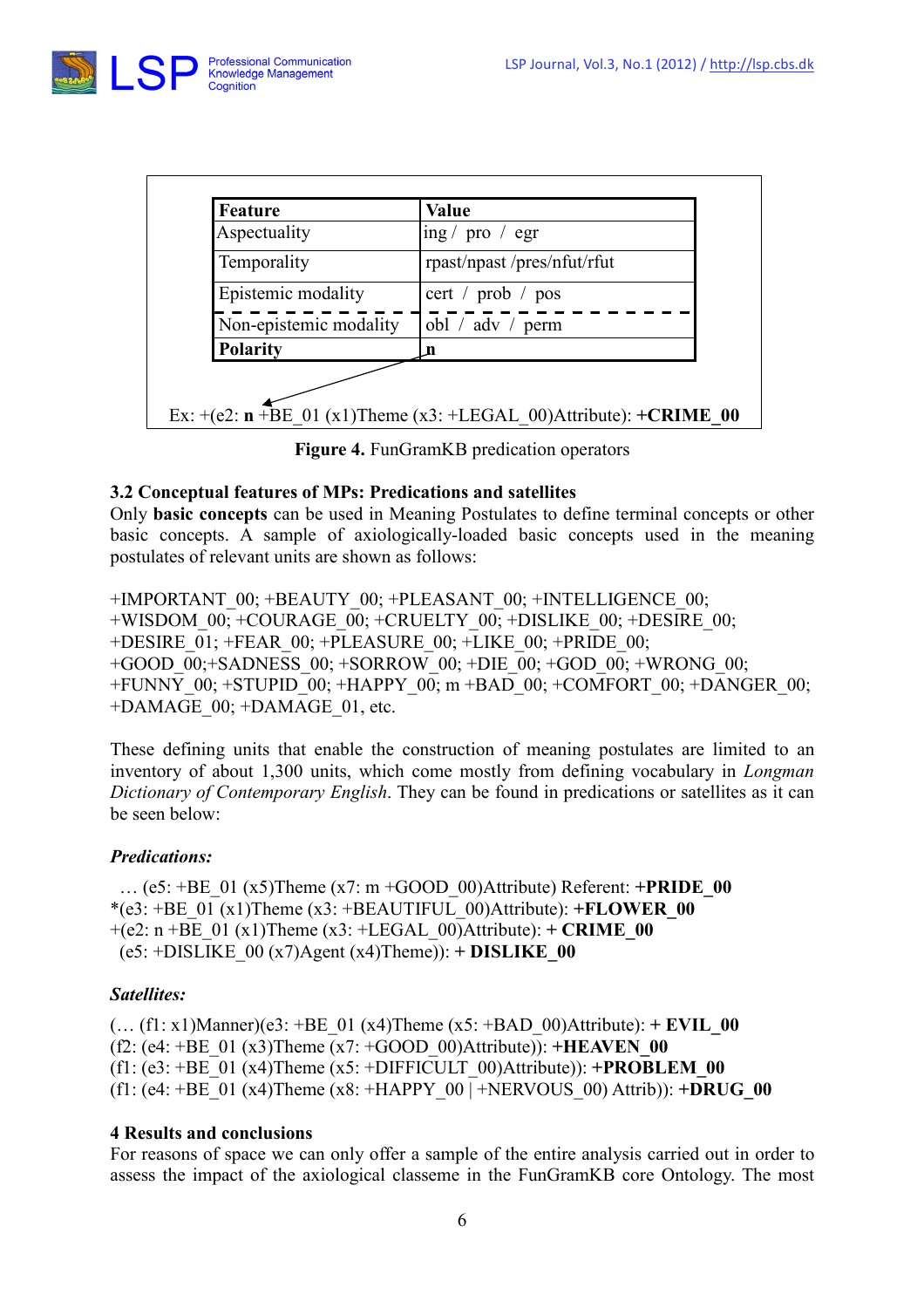

relevant features can be summarized as follows:

1. There is no reason to consider #ENTITIES as less sensitive to the axiological parameter than #EVENTS or #QUALITIES, even though only 74 out of 929 #ENTITIES are sensitive to inherent axiological information in their MPs (8%) and are distributed among the two leading metaconcepts like this:

 #ABSTRACT 38; #PHYSISCAL 36.

- 2. +DAMAGE\_00 and +DAMAGE\_01 are the most recurrent axiologically-loaded basic concepts: 6 times. They are followed by +PLEASANT\_00, 4 times, +PLEASURE\_00 and also +DISLIKE\_00 3 times each. But considering that +PLEASANT\_00 and +PLEASURE\_00 refer to the same concept (as a quality or as an entity), it can be maintained that the hedonic concept is the most prominent here, as they both account for 7 occurrences.
- 3. The concepts from the core ontology in the third axis or hierarchy of axiologically-loaded dimensions can be distributed as follows:

# A) GENERIC AXIS

PROTOTYPICAL EVALUATIVE CONCEPTS: +GOOD  $00, m +$ GOOD  $00, m +$ BAD  $00$ .

## B) SPECIFIC AXIS

#### 1a) EMOTION/BEHAVIOUR:

+ PLEASANT\_00, DESIRE\_00, DESIRE\_01, FEAR\_00, +PLEASURE\_00, +LIKE\_00, +DISLIKE\_00, +SADNESS\_00, +SORROW\_00, +PRIDE\_00, +HAPPY\_00, +COMFORT\_00, +DANGER\_00, +FREE\_00, +SAFETY\_00, +FAILURE\_00, +SAD\_00, m +SAD\_00, LOVE\_00, +NERVOUS

#### 1b) BEHAVIOUR/EMOTION:

+COURAGE\_00 , CRUELTY\_00, +STUPID\_00, pos+DAMAGE\_00, +DAMAGE\_00, +DAMAGE\_01, +VIOLENCE\_00, FRIGHTEN\_00, +PROTECT\_00, +FUNNY\_00, +DEFENCE\_00,+DANGEROUS\_00, +DESTRUCTION\_00, +IMPROVEMENT\_00, +PUNISHMENT\_00, +VIOLENCE\_00 (+BATTLE\_00; +FIGHT\_00; +WAR\_00), +COMPETITION\_00.

### 2) VERACITY:

+WRONG\_00; n +BE\_01 +LEGAL\_00, +LEGAL\_00.

#### 3) VITALITY:

+DIE\_00, +, pos +DIE\_00, +SICK\_00, +ILL\_00, +DEAD\_00, +FEVER\_00; +PAIN\_00, +INJURY\_00; +WOUND\_00, +EFFORT\_00, +SUFFER\_00, +DEATH\_00, +PROTECTION\_00, +SEX\_00, +HURT\_00, +HARDSHIP\_00.

### 4) AESTHETICS:

+BEAUTY\_00, +BEAUTIFUL\_00.

# 5) PROMINENCE:

+IMPORTANT\_00, +VICTORY\_00, +SERIOUS\_00.

6) RELIGION: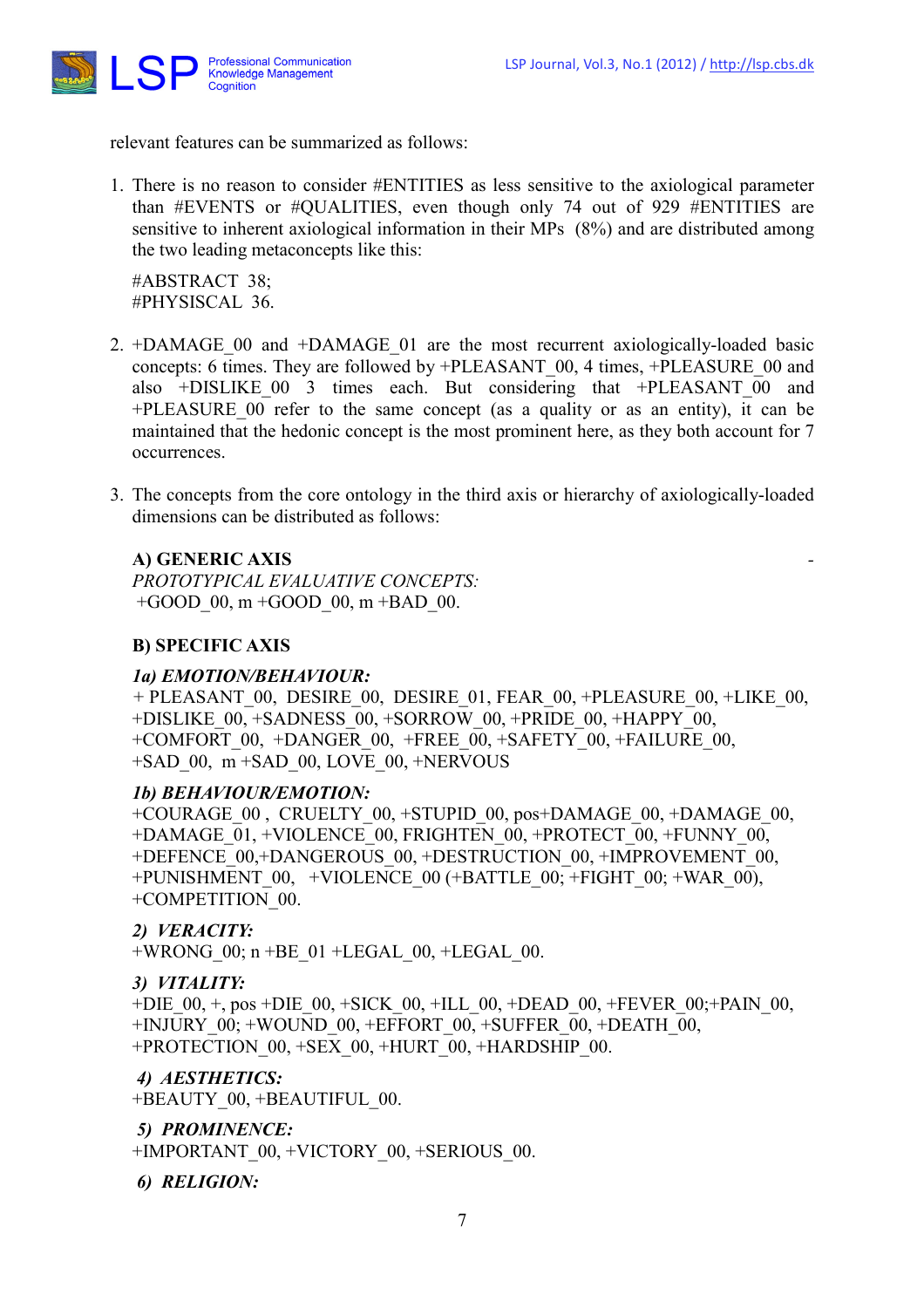

+GOD  $00, +SAINT$  00.

7) ECONOMY: +MONEY\_00.

8) INTELLECT: +INTELLIGENCE\_00, +WISDOM\_00, +DIFFICULT\_00.

4. Examples of axiologically-sensitive entities and their axiologically-loaded predications in meaning postulates. The case of some basic concepts included in +FEELING\_00:

## #ABSTRACT>> #ATTRIBUTE >> +ATTRIBUTE\_00 >> PSYCHOLOGICAL\_ ATT  $00 \gg + \text{FEELING}$  00:

+DESIRE  $00: +(e1: +BE_00(x1: +DESIRE_00)$ Theme (x2: +FEELING 00)Referent) \*(e2: +FEEL\_00 (x3: (e3: +DESIRE\_01 (x4: +HUMAN\_00)Theme (x5)Referent)) Agent (x4)Theme (x1)Attribute) +PITY\_00: (f1: (e4: +BE\_01 (x6)Theme (x7: +SAD\_00) Attribute))Result) +PLEASURE  $00: + (e1: +BE_00(x1: +PLEASURE_00)$  Theme  $(x2: +FEELING_00)$ Referent) \*(e2: +FEEL 00 (x3: (e3: +LIKE 00 (x4)Agent (x5: +HUMAN 00) Theme) Agent (x5)Theme x1)Attribute) **SELATION**  $00: + (e1: +BE_00)$  (x1: SELATION 00)Theme (x2: +PLEASURE 00) Referent)  $+SADNESS$  00:  $+(e1: +BE)$  00 (x1:  $+SADNESS$  00)Theme (x2:  $+FEELING$  00) Referent) \*(e2: +FEEL 00 (x3: (e3: +DISLIKE 00 (x4)Agent (x5: +HUMAN 00) Theme))Agent (x5)Theme)

5. Moreover, there are cases of non axiologically-sensitive entities, but axiologically-loaded predications in meaning postulates, as can be seen in this example:

 $(A)$  #OBJECT >> #COLLECTION >> +GROUP\_00 >>+PEOPLE\_00>> +POLICE\_00

+POLICE  $00: + (e1: +BE_00(x1: +POLICE_00)$ Theme (x2: +ORGANIZATION 00) Referent) \*(e2: +PROTECT\_00 (x1)Theme (x3: +HUMAN\_00)Referent) \*(e3: +PROTECT\_00 (x1)Theme (x4: +CORPUSCULAR\_00)Referent)(e4: +HAVE\_00 (x3)Theme (x4)Referent))

(B)  $\# \text{OBJECT} \gg \# \text{FEATURE} \gg + \text{PART}$  00  $\gg + \text{PLANT}$  PART 00 +FLOWER 00

+FLOWER  $00: * (e1: +BE_00 (x1: +FLOWER_00)$ Theme  $(x2: +PLANT_1)$ PART $(00)$ Referent) \*(e2: n +LIVE  $00 (x1)$ Theme (f1: +LONG 01)Duration) \*e3: +BE 01  $(x1)$ Theme  $(x3: +BEAUTIFUL_00)$ Attribute)

6. In conclusion, the only axiological hierarchy that can be assumed at conceptual level is built into language and depends, for its relevance (positive or negative), on what is perceived by the vast majority of speakers of linguistic communities. The proposal to insert axiological notations in the FGKB ontology, in the lexica under construction or, alternatively, in other levels of meaning description in the Lexical Constructional Model (LCM) should be explored as a key factor for meaning construction.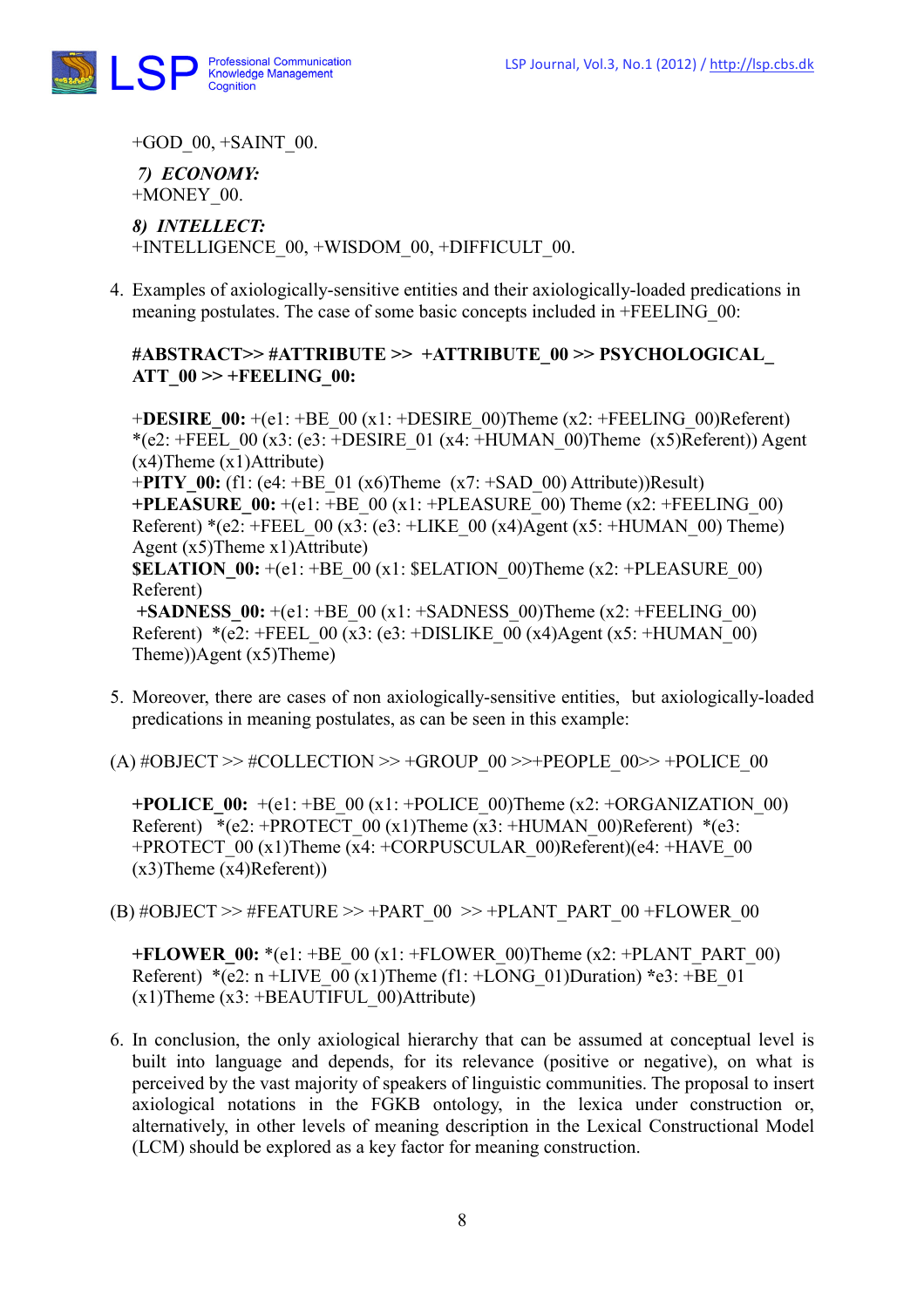

#### 5. References

- Cortés-de-los-Ríos, Mª E. (2001): Nuevas perspectivas lingüísticas en la publicidad impresa anglosajona. Almería: University of Almería.
- Coseriu, E. (1967): Lexicalische solidaritäten. In Poetica, 1, 293-303.
- Faber, P. & Mairal Usón, R. (1999): Constructing a lexicon of English verbs. Berlin / New York: Mouton de Gruyter
- Felices-Lago, Á. (1991): El componente axiológico en el lenguaje. Su configuración en los adjetivos que expresan emociones y conducta en la lengua inglesa. Ph.D. Dissertation. Granada: University of Granada.
- Felices-Lago, Á. (1997): The Integration of the axiological classeme in an adjectival lexicon based on functional-lexematic principles, In C.S. Butler, et alii (eds.): A Fund of Ideas: Recent Developments in Functional Grammar, Amsterdam: IFOTT, 95-112.
- Hare, R.M. (1952): The language of morals. London: Clarendon Press. (Oxford University Press, 1964).
- Krzeszowski, T. P. (1990): The axiological aspect of idealized cognitive models. In Jerzy Tomaszczyk / Barbara Lewandowska (eds): Meaning and lexicography. Amsterdam: John Benjamins, pp. 135-165.
- Krzeszowski, T.P. (1993): The axiological parameter in preconceptual image schemata. In Geiger, R.A. & Rudzka-Ostyn, B. (eds): Conceptualizations and mental processing in language. Berlin: Mouton de Gruyter, 307-330.
- Krzeszowski, T. P. (1997): Angels and devils in hell. Elements of axiology in semantics. Warsaw: Energeia.
- Mairal-Usón, R. & Periñán-Pascual, C. (2009): "The anatomy of the lexicon component within the framework of a conceptual knowledge base. Revista Española de Lingüística Aplicada, 22, 217-244.
- Mairal-Usón, R. & Periñán-Pascual, C. (2010): "Role and reference grammar and ontological engineering". In J.L. Cifuentes, A. Gómez, A. Lillo, J. Mateo, F. Yus (eds.) Los caminos de la lengua. Estudios en homenaje a Enrique Alcaraz Varó. Alicante: University of Alicante, 649-665.
- Mairal-Usón, R. & Ruiz-de-Mendoza-Ibáñez, F.J. (2008): New challenges for lexical representation within the lexical-constructional model". Revista Canaria de Estudios Ingleses, 57, 137-158.
- Mairal-Usón, R. & Ruiz-de-Mendoza-Ibáñez, F.J. (2009): "Levels of description and explanation in meaning construction". In Butler, Ch. and Martín-Arista, J. (eds.) Deconstructing constructions. Ámsterdam: John Benjamins, 153–198.
- Martín-Mingorance, L. (1987): "Classematics in a functional-lexematic grammar of English", Actas del X Congreso de AEDEAN, AEDEAN, Zaragoza, pp.377-388.
- Nute, D. (2003): "Defeasible logic: theory, implementation, and applications," In Oskar Bartenstein, Ulrich Geske, Markus Hannebauer, Osamu Yoshie (eds.), Web Knowledge Management and Decision Support: Proceedings of INAP 2001,  $14<sup>th</sup>$  International Conference on Applications of Prolog (Revised Papers), Berlin: Springer-Verlag, 151- 169.
- Osgood, Ch., Suci, G. & Tannenbaum, P. (1957): The measurement of meaning. Chicago: Illinois University Press.
- Periñán-Pascual, C. & Arcas-Túnez, F. (2004): Meaning postulates in a lexico-conceptual knowledge base, 15th International workshop on databases and expert systems